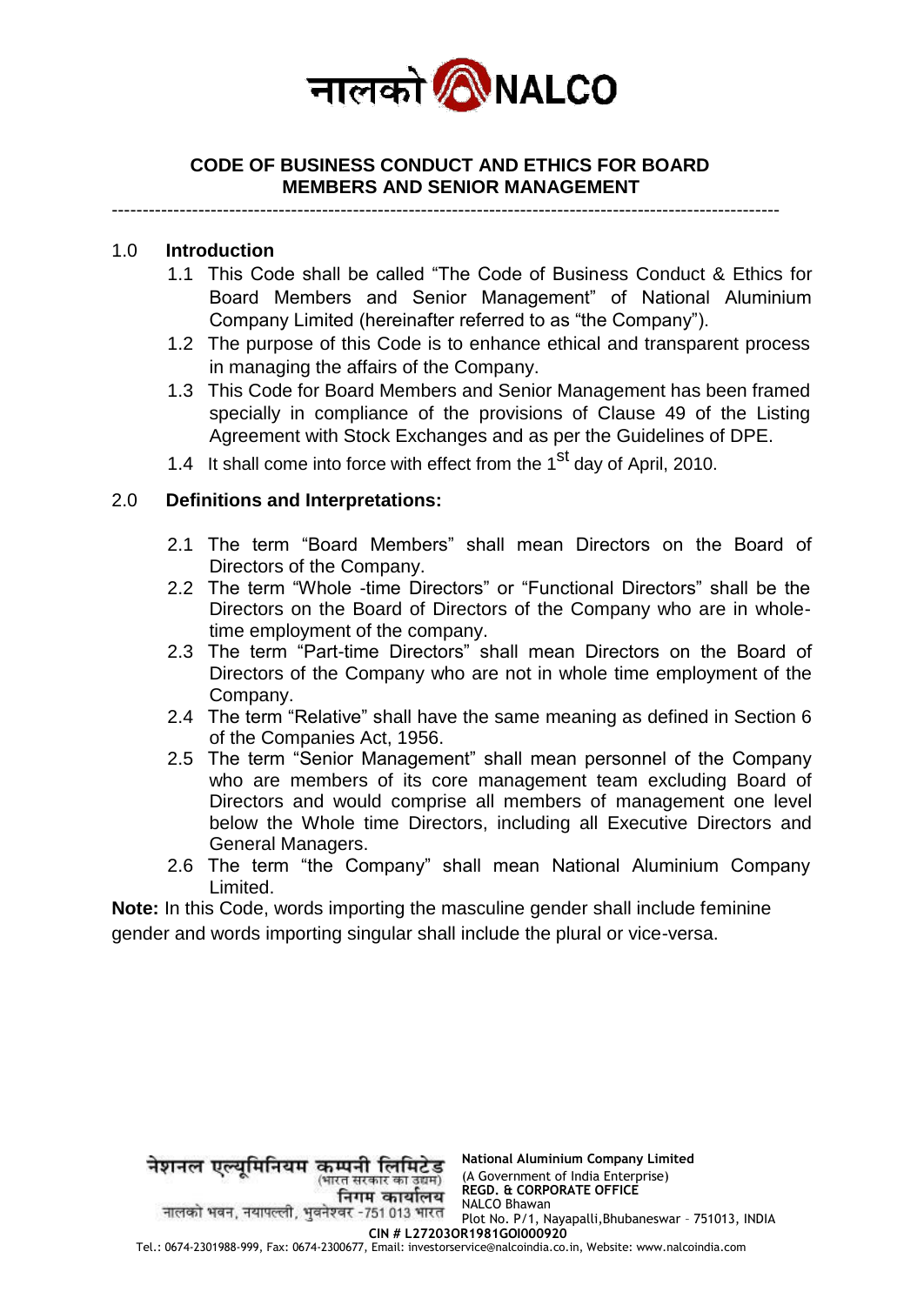

# 3.0 **Applicability**

- 3.1 This code shall be applicable to the following personnel:
	- a) All Whole-time Directors including the Chairman & Managing Director of the Company.
	- b) All Part-time Directors including Independent Directors under the provisions of law.
	- c) Senior Management
- 3.2 The Whole-time Directors and Senior Management should continue to comply with other applicable/to be applicable policies, rules and procedures of the Company.

# 4.0 **Contents of Code**

- Part I General Moral Imperatives
- Part II Specific Professional Responsibilities
- Part III Specific Additional Provisions for Board Members and Senior Management

This code is intended to serve as a basis for ethical decision making in the conduct of professional work. It may also serve as a basis for judging the merit of a formal complaint pertaining to violation of professional ethical standards.

It is understood that some words and phrases in the code of ethics and conduct document are subject to varying interpretations. In case of any conflict, the decision of the Board shall be final.

# **PART – I**

# 5.0 **General Moral Imperatives**

# 5.1 **Contribute to society and human well being**

- 5.1.1 This principle concerning the quality of life of all people, affirms an obligation to protect fundamental human rights and to respect the diversity of all cultures. We must attempt to ensure that the products of our efforts will be used in socially responsible ways, will meet social needs and will avoid harmful effects to health and welfare of others. In addition to a safe social environment, human well being includes a safe natural environment.
- 5.1.2 Therefore, all Board Members and Senior Management who are accountable for the design, development, manufacture and promotion of company's products and services, must be alert to, and make others aware of, both a

**National Aluminium Company Limited** नेशनल एल्यमिनियम कम्पनी लिमिटेड (A Government of India Enterprise) (भारत सरकार का उद्यम). **REGD. & CORPORATE OFFICE** निगम कार्यालय NALCO Bhawan नालको भवन, नयापल्ली, भुवनेश्वर -751 013 भारत Plot No. P/1, Nayapalli,Bhubaneswar – 751013, INDIA **CIN # L27203OR1981GOI000920** Tel.: 0674-2301988-999, Fax: 0674-2300677, Email: investorservice@nalcoindia.co.in, Website: www.nalcoindia.com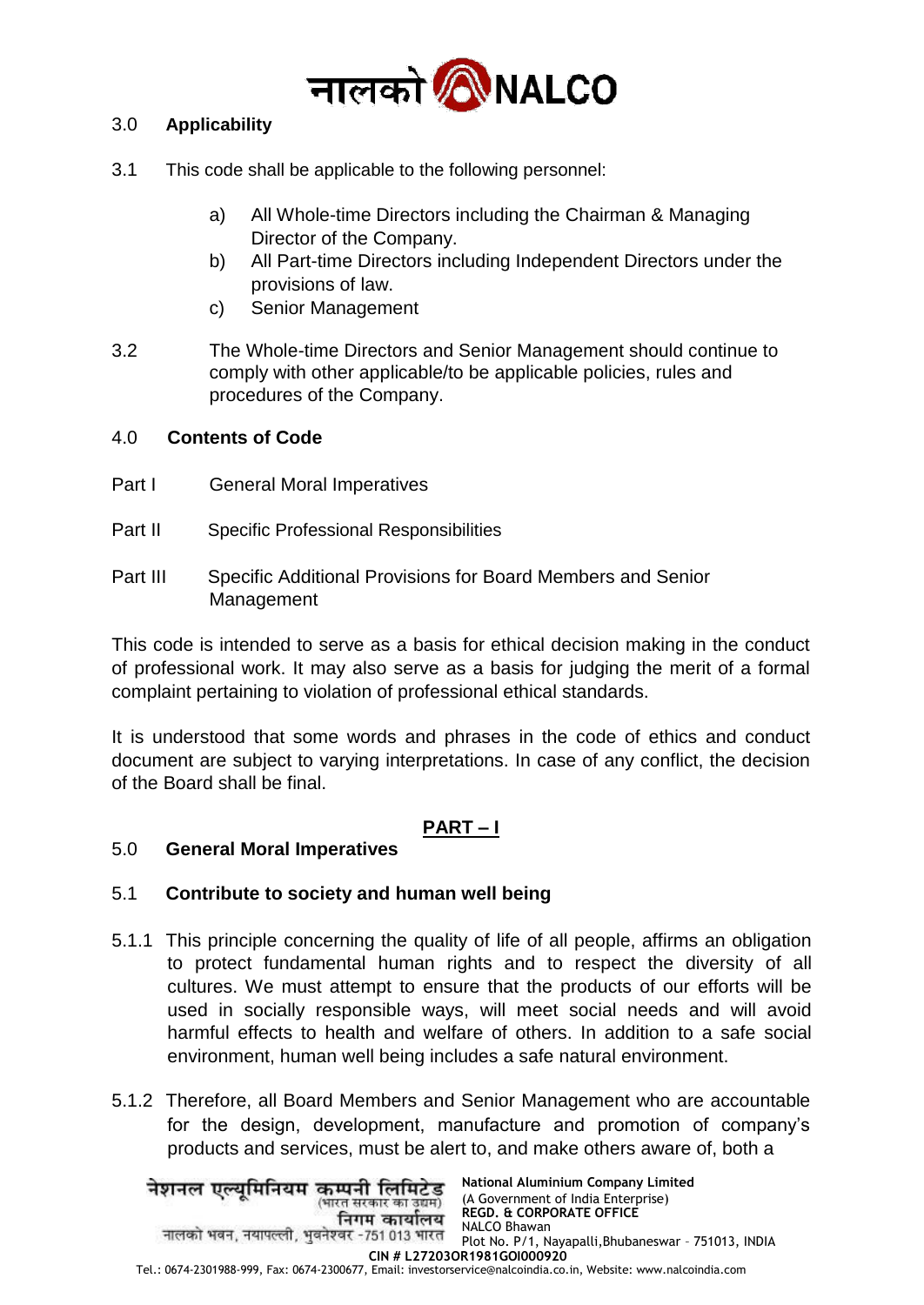

legal and a moral responsibility for the safety and the protection of human life and environment.

### 5.2 **Be honest and trustworthy & practice integrity**

- 5.2.1 Integrity and honesty are essential components of trust. Without trust an organization cannot function effectively.
- 5.2.2 All Board Members and Senior Management are expected to act in accordance with highest standards of personal and professional integrity, honesty and ethical conduct, while conducting business of the Company.

### 5.3 **Be fair and take action not to discriminate**

5.3.1 The values of equality, tolerance, respect for others, and the principles of equity & justice govern this imperative. Discrimination, on the basis of race, sex, religion, caste, age, disability, national or regional origins or other such factors, is an explicit violation of this Code.

#### 5.4 **Honour confidentiality**

- 5.4.1 The principle of ho nesty extends to issues of confidentiality of information. The ethical concern is to respect all obligations of confidentiality to all stakeholders unless discharged from such obligations by requirements of the law or other principles of this Code.
- 5.4.2 All Board Members and Senior Management, therefore, shall maintain the confidentiality of all confidential unpublished information about business and affairs of the Company.

#### 5.5 **Pledge & Practice**

- 5.5.1 To strive continuously to bring about integrity and transparency in all spheres of the activities.
- 5.5.2 Work unstintingly for eradication of corruption in all spheres of life.
- 5.5.3 Remain vigilant and work towards growth and reputation of the Company.
- 5.5.4 Bring pride to the organization and provide value-based services to Company's stakeholders.
- 5.5.5 Do duty conscientiously and without fear or favour.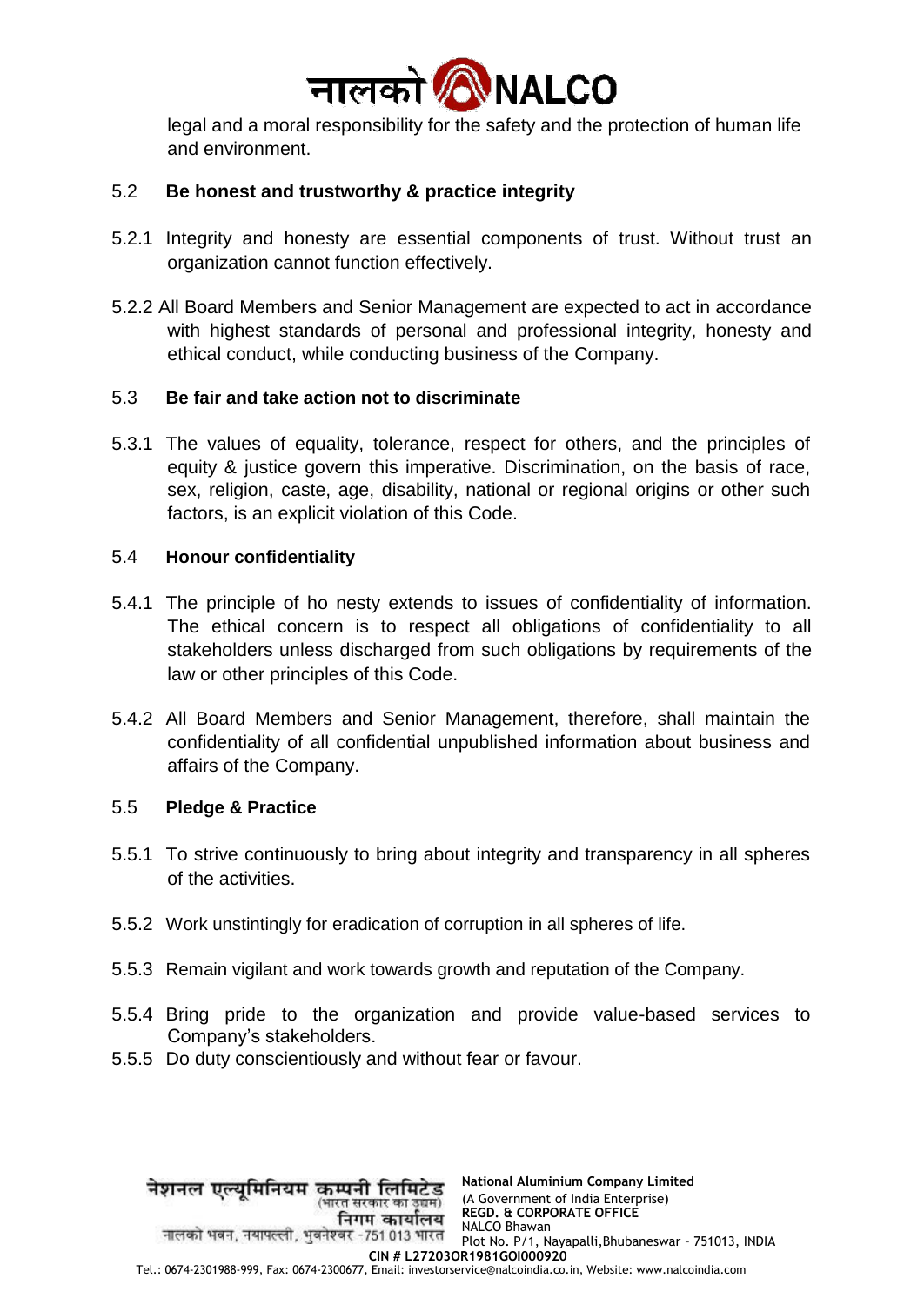

# 6.0 **Specific Professional Responsibilities**

# 6.1 **Live the Vision, Mission and Values of the Company – each day**

Live the Vision, Mission and Values of National Aluminium Company Limited each day. For quick reference they are as under:

# **Vision**

To be a Premier and Integrated company in the Aluminium value chain with strategic presence in Mining both domestic & global, Metals and Energy sectors.

# **Mission**

To sustainably grow multi-fold in Mining, Alumina and Aluminium business along with select diversification in Minerals, Metals and Energy sectors, while continuously improving on efficiency and business practices thus enhancing value for all stakeholders.

# **Core Values**

# **Benefitting Stakeholders**

We provide our customers, suppliers and other stakeholders with utmost level of value, service and satisfaction.

# **Excellence and quality**

We ensure that our products, manufacturing & business processes adhere to the highest quality levels and standards.

# **Sustainability**

We relentlessly pursue sustainable practices and create a positive impact on the communities we engage with.

**Trust & Integrity**

We conduct ourselves with dignity, integrity, equity, transparency and accountability to build trust.

- 6.2 **Strive to achieve the highest quality, effectiveness and dignity in both the processes and products of professional work: -**Excellence is perhaps the most important obligation of a professional. Everyone, therefore, should strive to achieve the highest quality, effectiveness and dignity in their professional work.
- 6.3 **Acquire and maintain professional competence:** Excellence depends on individuals who take responsibility for acquiring and maintaining professional competence. All are, therefore, expected to participate in setting standards for

नेशनल एल्यमिनियम कम्पनी लिमिटेड भारत सरकार का उद्यम) निगम कार्यालय नालको भवन, नयापल्ली, भुवनेश्वर -751 013 भारत

Tel.: 0674-2301988-999, Fax: 0674-2300677, Email: investorservice@nalcoindia.co.in, Website: www.nalcoindia.com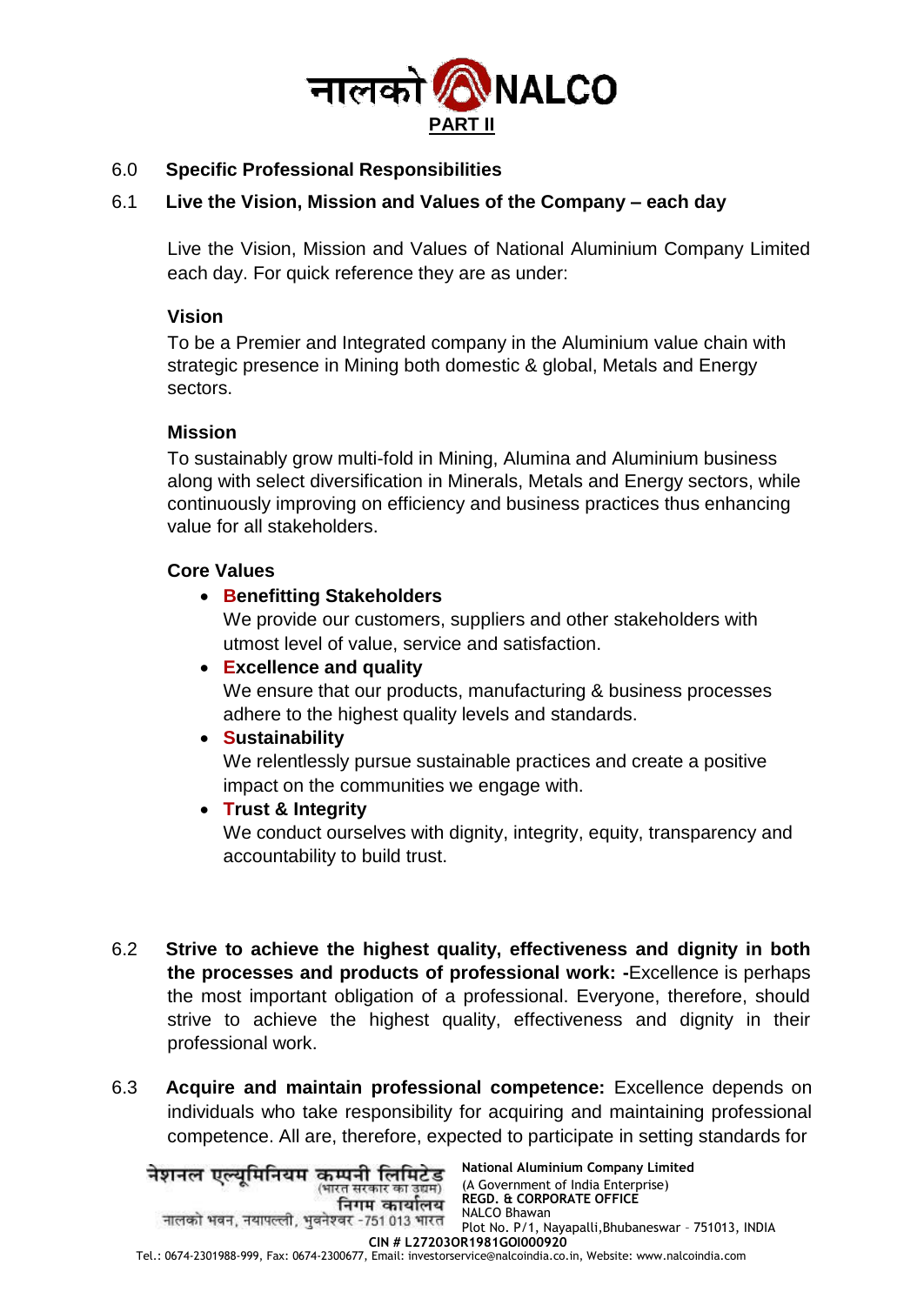

appropriate levels of competence, and strive to achieve those standards.

- 6.4 **Compliance with Laws: -**The Board Members and Senior Management of the Company shall comply with all the applicable provisions of existing local, state, national, and international laws. They should also follow and obey the policies, procedures, rules and regulations relating to business of the Company.
- 6.5 **Accept and provide appropriate professional review:** Quality professional work depends on professional review and comments. Whenever appropriate, individual members should seek and utilize peer review as well as provide critical review of the work of theirs.
- 6.6 **Manage personnel and resources to enhance the quality of working life:-** Organizational leaders are responsible for ensuring that a conducive working and business environment is created for fellow employees to enable them delivering their best. The Board Members and Senior Management would be responsible for ensuring human dignity of all employees, would encourage and support the professiona l development of the employees of the Company by providing them all necessary assistance and cooperation, thus enhancing the quality of working.
- 6.7 **Be upright and avoid any inducements:-**The Board Members and Senior Management shall not, directly or indirectly through their family and other connections, solicit any personal fee, commission or other form of remuneration arising out of transactions involving Company. This includes gifts or other benefits of significant value, which might be extended at times, to influence business for the organization or awarding a contract to an agency or person etc.
- 6.8 **Observe Corporate Discipline:-**The flow of communication within the Company is not rigid and people are free to express themselves at all levels. Though there is a free exchange of opinions in the process of arriving at a decision, but after the debate is over and a policy consensus has been established, all are expected to adhere and abide by it, even when in certain instances one may not agree with it individually. In some cases policies act as a guide to action, in others they are designed to put a constraint on action. All must learn to recognize the difference and appreciate why they need to observe them.
- 6.9 **Conduct in a manner that reflects credit to the Company: -**All are expected to conduct themselves, both on and off duty, in a manner that reflects credit to the Company. The sum total of their personal attitude and behaviour has a bearing on the standing of Company and the way in which it is perceived within the organization and by the public at large.

**National Aluminium Company Limited** नेशनल एल्यमिनियम कम्पनी लिमिटेड (A Government of India Enterprise) (भारत सरकार का उद्यम) **REGD. & CORPORATE OFFICE** निगम कार्यालय NALCO Bhawan नालको भवन, नयापल्ली, भुवनेश्वर -751 013 भारत Plot No. P/1, Nayapalli,Bhubaneswar – 751013, INDIA **CIN # L27203OR1981GOI000920** Tel.: 0674-2301988-999, Fax: 0674-2300677, Email: investorservice@nalcoindia.co.in, Website: www.nalcoindia.com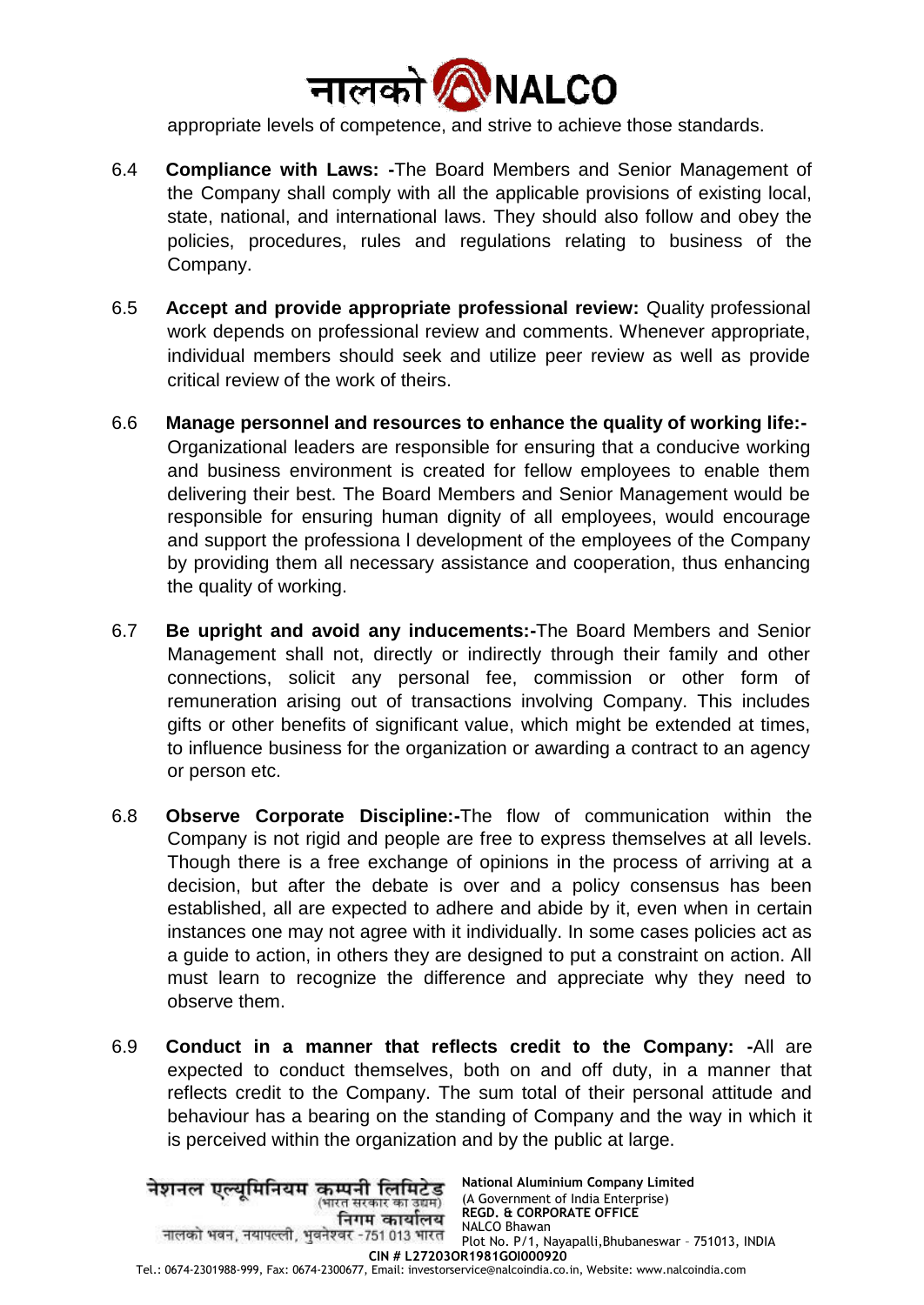

- 6.10 **Be accountable to Company's stakeholders:-**All of those whom we serve, be it our Customers, without whom the Company will not be in business, the Shareholders, who have an important stake in its business, the Employees, who have a vested interest in making it all happen, the Vendors, who support the Company to deliver in time and Society to which Company is responsible for its actions – are stakeholders of the Company. All, therefore, must keep in mind at all times that they are accountable to Company's stakeholders.
- 6.11 **Prevention of Insider Trading:-**The Board Members and Senior Management shall comply with the code of Internal Procedures and conduct for prevention of Insider Trading in dealing with Securities of the Company.
- 6.12 **Identify, mitigate and manage business risks:-**It is everybody's responsibility to follow the Risk Management Framework of the Company to identify the business risks that surround function or area of operation of the Company and to assist in the company-wise process of managing such risks, so that Company may achieve its wider business objectives.
- 6.13 **Protect properties of the Company:-**The Board Members and Senior Management shall protect the assets including physical assets, information and intellectual rights of the Company and shall not use the same for personal gains.

# **PART – III**

# 7.0 **Specific Additional Provisions for Board Members and Senior Management**

7.1 **As Board Members and Senior Management:** They shall undertake to actively participate in the meetings of the Board and Committees on which they serve, or to which they are called.

# 7.2 **As Board Members**

7.2.1 Undertake to inform the Chairman and Managing Director/ Company Secretary of the Company of any changes in their other Board positions, relationship with other business and other events/ circumstances / conditions that may interfere with their ability to perform Board/ Board Committee duties or may impact the judgement of the Board as to whether they meet the independence requirements of Listing Agreement with Stock Exchanges and the Guidelines of DPE.

7.2.2 Undertake that without prior approval of the disinterested members of the Board, they will avoid apparent conflict of interest. Conflict of interest may exist when they have personal interest that may have a potential conflict with the interest of the Company. Illustrative cases can be:

**National Aluminium Company Limited** (A Government of India Enterprise) (भारत सरकार का उद्यम) **REGD. & CORPORATE OFFICE** निगम कार्यालय NALCO Bhawan नालको भवन, नयापल्ली, भुवनेश्वर -751 013 भारत Plot No. P/1, Nayapalli,Bhubaneswar – 751013, INDIA **CIN # L27203OR1981GOI000920** Tel.: 0674-2301988-999, Fax: 0674-2300677, Email: investorservice@nalcoindia.co.in, Website: www.nalcoindia.com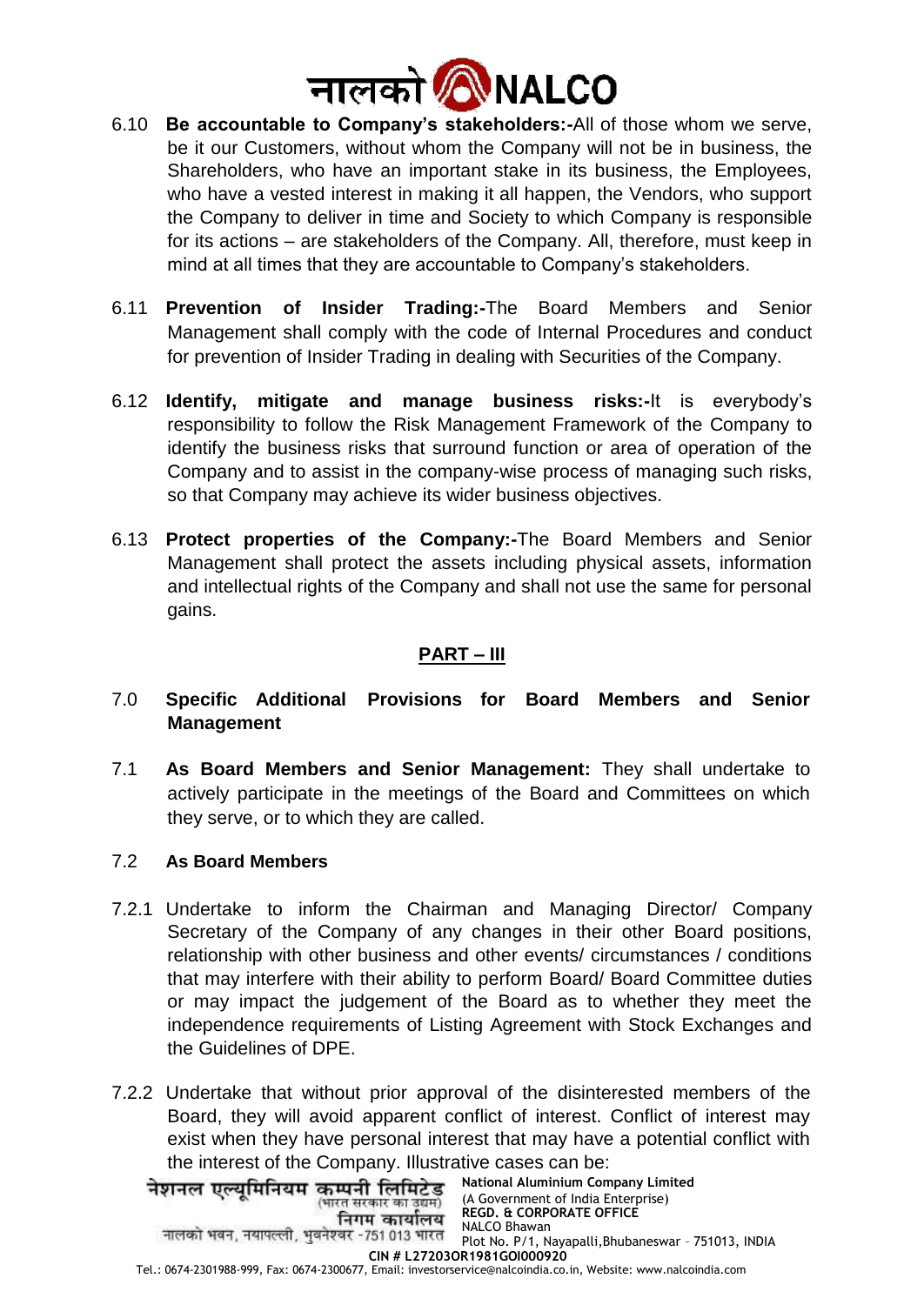

**Related Party Transactions:** Entering into any transactions or relationship with Company or its subsidiaries in which they have a financial or other personal interest (either directly or indirectly such as through a family member or relation or other person or other organization with which they are associated).

**Outside Directorship:** Accepting Directorship on the Board of any other Company that competes with the business of the Company.

**Consultancy/Business/Employment:** Engaging in any activity (be it in the nature of providing consultancy service, carrying on business, accepting employment) which is likely to interfere or conflict with their duties/ responsibilities towards Company. They should not invest or associate themselves in any other manner with any supplier, service provider or customer of the company.

**Use of Official position for personal gains**: Should not use their official position for personal gains.

# 7.3 **Duties of Independent Directors:**

The independent directors shall—

- (1) undertake appropriate induction and regularly update and refresh their skills, knowledge and familiarity with the company;
- (2) seek appropriate clarification or amplification of information and, where necessary, take and follow appropriate professional advice and opinion of outside experts at the expense of the company;
- (3) strive to attend all meetings of the Board of Directors and of the Board committees of which he is a member;
- (4) participate constructively and actively in the committees of the Board in which they are chairpersons or members;
- (5) strive to attend the general meetings of the company;
- (6) where they have concerns about the running of the company or a proposed action, ensure that these are addressed by the Board and, to the extent that they are not resolved, insist that their concerns are recorded in the minutes of the Board meeting;
- (7) keep themselves well informed about the company and the external environment in which it operates;
- (8) not to unfairly obstruct the functioning of an otherwise proper Board or committee of the Board;
- (9) pay sufficient attention and ensure that adequate deliberations are held before approving related party transactions and assure themselves that the same are in the interest of the company;

**National Aluminium Company Limited** नेशनल एल्यमिनियम कम्पनी लिमिटेड (A Government of India Enterprise) (भारत सरकार का उद्यम) **REGD. & CORPORATE OFFICE** निगम कार्यालय NALCO Bhawan नालको भवन, नयापल्ली, भुवनेश्वर -751 013 भारत Plot No. P/1, Nayapalli,Bhubaneswar – 751013, INDIA **CIN # L27203OR1981GOI000920** Tel.: 0674-2301988-999, Fax: 0674-2300677, Email: investorservice@nalcoindia.co.in, Website: www.nalcoindia.com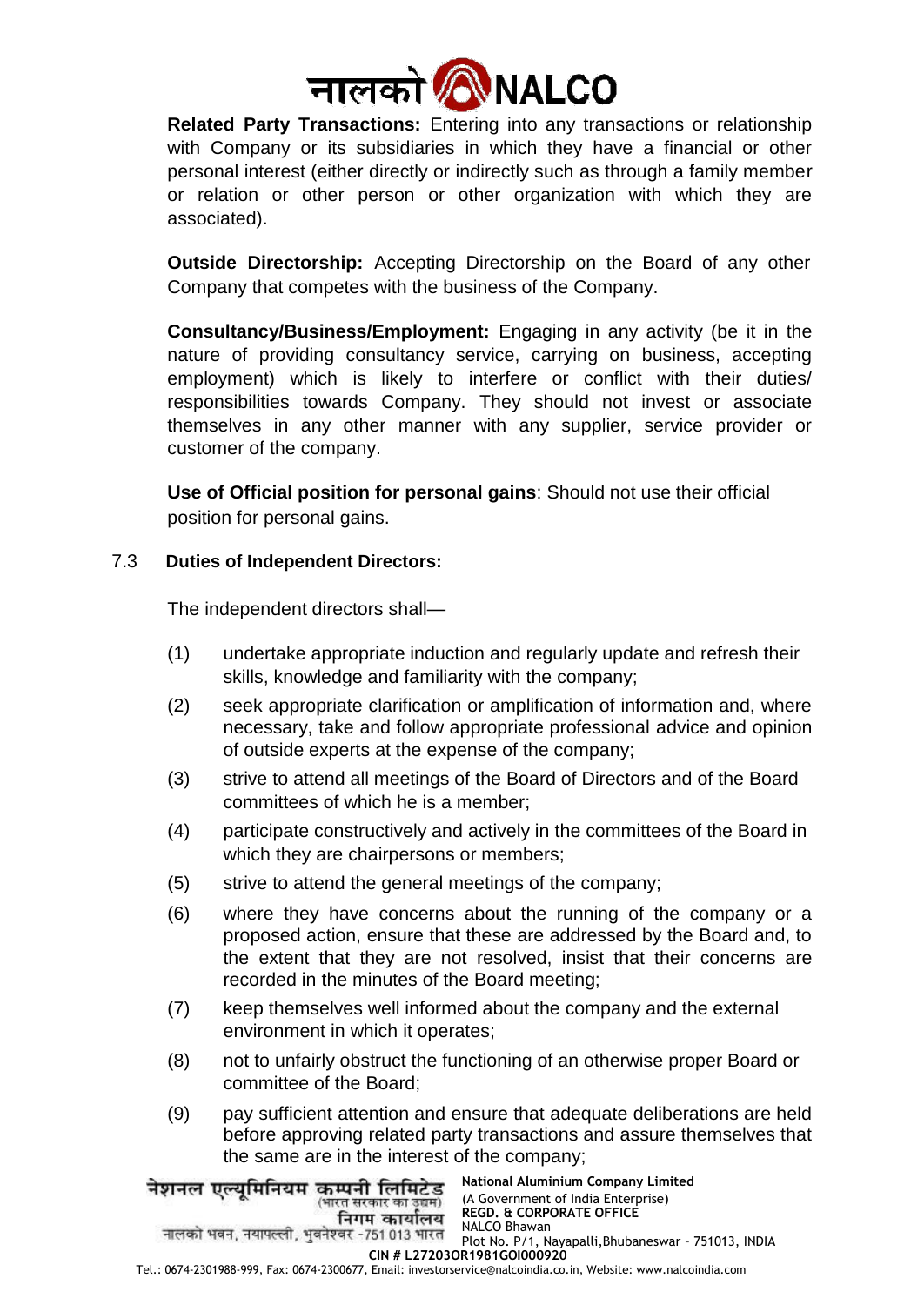

- (10) ascertain and ensure that the company has an adequate and functional vigil mechanism and to ensure that the interests of a person who uses such mechanism are not prejudicially affected on account of such use;
- (11) report concerns about unethical behaviour, actual or suspected fraud or violation of the company's code of conduct or ethics policy;
- (12) acting within his authority, assist in protecting the legitimate interests of the company, shareholders and its employees;
- (13) not disclose confidential information, including commercial secrets, technologies, advertising and sales promotion plans, unpublished price sensitive information, unless such disclosure is expressly approved by the Board or required by law.

# 7.4 **Compliance with the Code of Business Conduct and Ethics**

# 7.4.1 **All Members of the Board and Senior Management of Company shall uphold and promote the principles of this code.**

The future of the organization depends on both technical and ethical excellence. Not only it is important for Board Members and Senior Management to adhere to the principles expressed in this Code, each of them should also encourage and support adherence by others.

# 7.4.2 **Treat violations of this code as inconsistent association with the organization**

Adherence of professionals to a code of ethics is largely and generally a voluntary matter. However, if any of Board Members and Senior Management does not follow this Code, the matter would be reviewed by the Board and its decision shall be final. The Company reserves the right to take appropriate action against the defaulter.

# 7.5 **Miscellaneous Points**

# 7.5.1 **Continual updation of Code**

This Code is subject to continuous review and updation in line with any changes in law, changes in Company's philosophy, vision, business plans or otherwise as may be deemed necessary by the Board and all such amendments / modifications shall take effect prospectively from the date stated therein.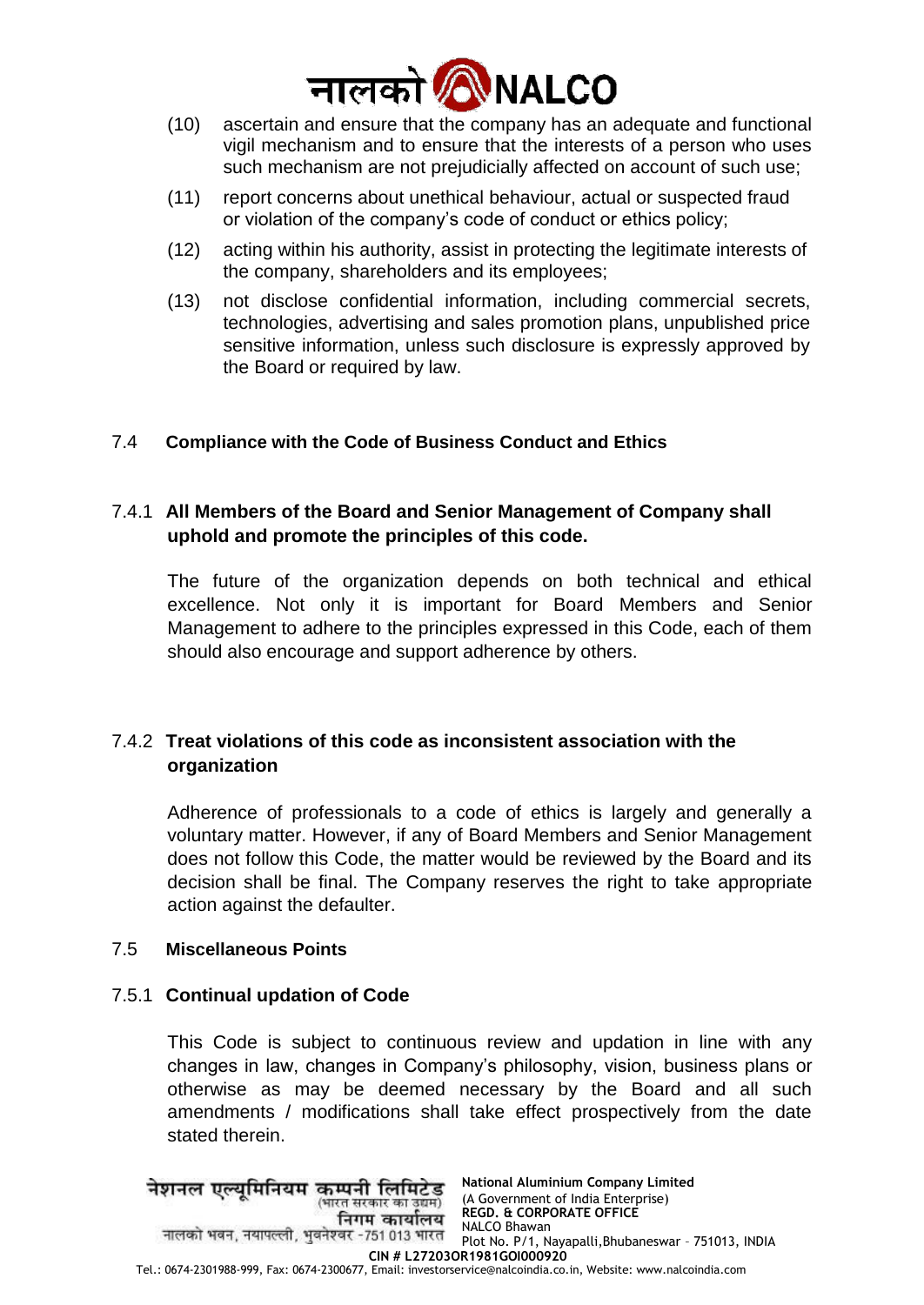

### 7.5.2 **Where to seek clarifications**

Any member of Board or Senior Management requiring any clarification regarding this code of conduct may contact Director (HR)/ Company Secretary/ any officer specifically designated by the Board of Directors.

**National Aluminium Company Limited** नेशनल एल्युमिनियम कम्पनी लिमिटेड (A Government of India Enterprise) (भारत सरकार का उद्यम) **REGD. & CORPORATE OFFICE** निगम कार्यालय NALCO Bhawan नालको भवन, नयापल्ली, भुवनेश्वर -751 013 भारत Plot No. P/1, Nayapalli,Bhubaneswar – 751013, INDIA **CIN # L27203OR1981GOI000920** Tel.: 0674-2301988-999, Fax: 0674-2300677, Email: investorservice@nalcoindia.co.in, Website: www.nalcoindia.com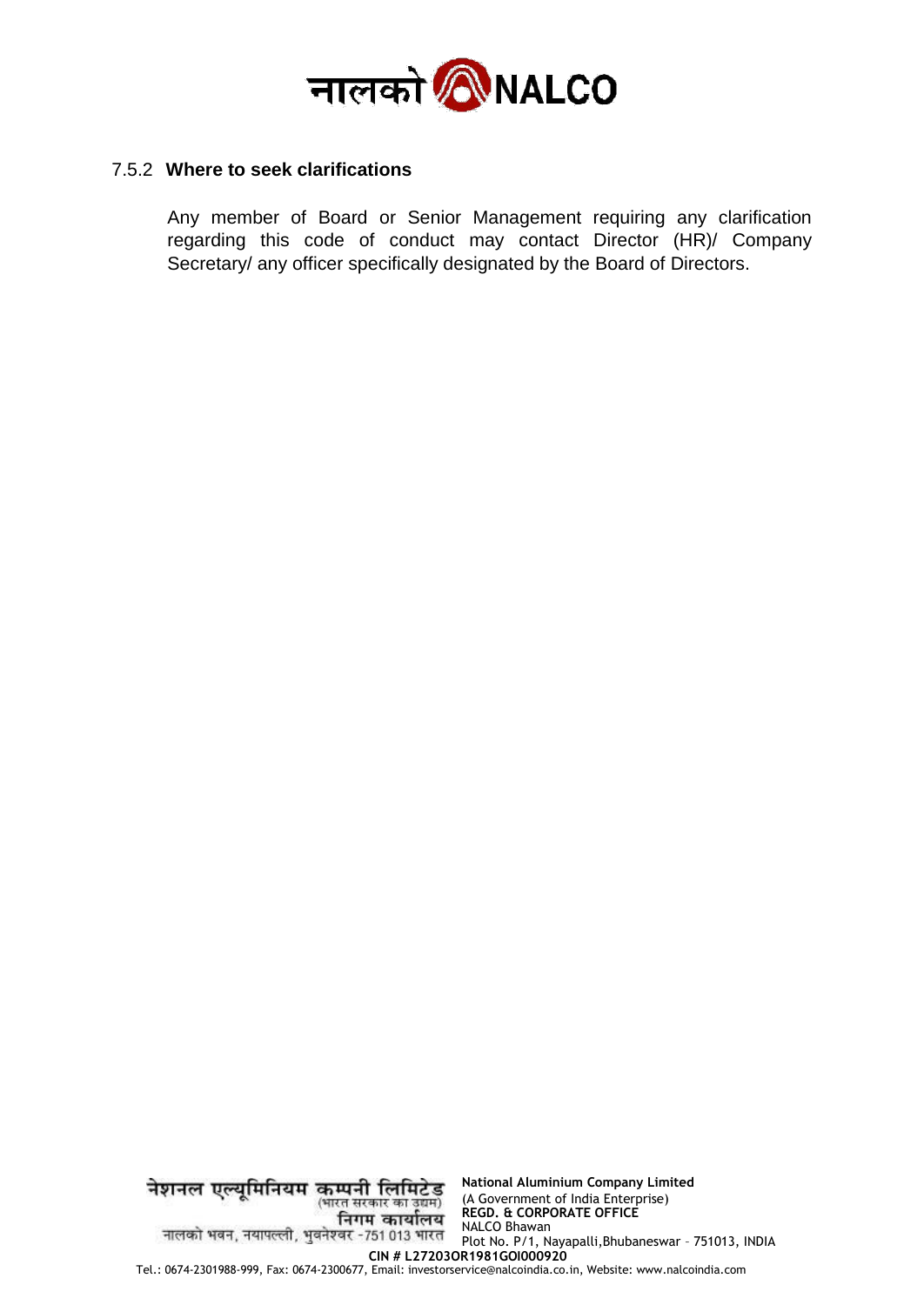

I have received and read the code of Business Conduct and Ethics for Board Members and Senior Management of National Aluminium Company Limited. I understand the standards and policies contained in the said Code of Business Conduct and Ethics and understand that there may be additional policies or laws specific to my job. I further agree to comply with the said Code of Business Conduct and Ethics.

If I have questions concerning the meaning or application of the said Code of Business Conduct and Ethics, any policies of the Company or the legal and regulatory requirements applicable to my job, I know I can consult Director or Company Secretary of the Company knowing that my questions or reports will be maintained in confidence.

Further, I undertake to provide following Affirmation on an Annual basis to the Company within 30 days from the end of 31<sup>st</sup> March every year.

| Signature                |  |
|--------------------------|--|
| Name                     |  |
| Designation              |  |
| <b>Employment Number</b> |  |
| Telephone No.            |  |

Place: Date: